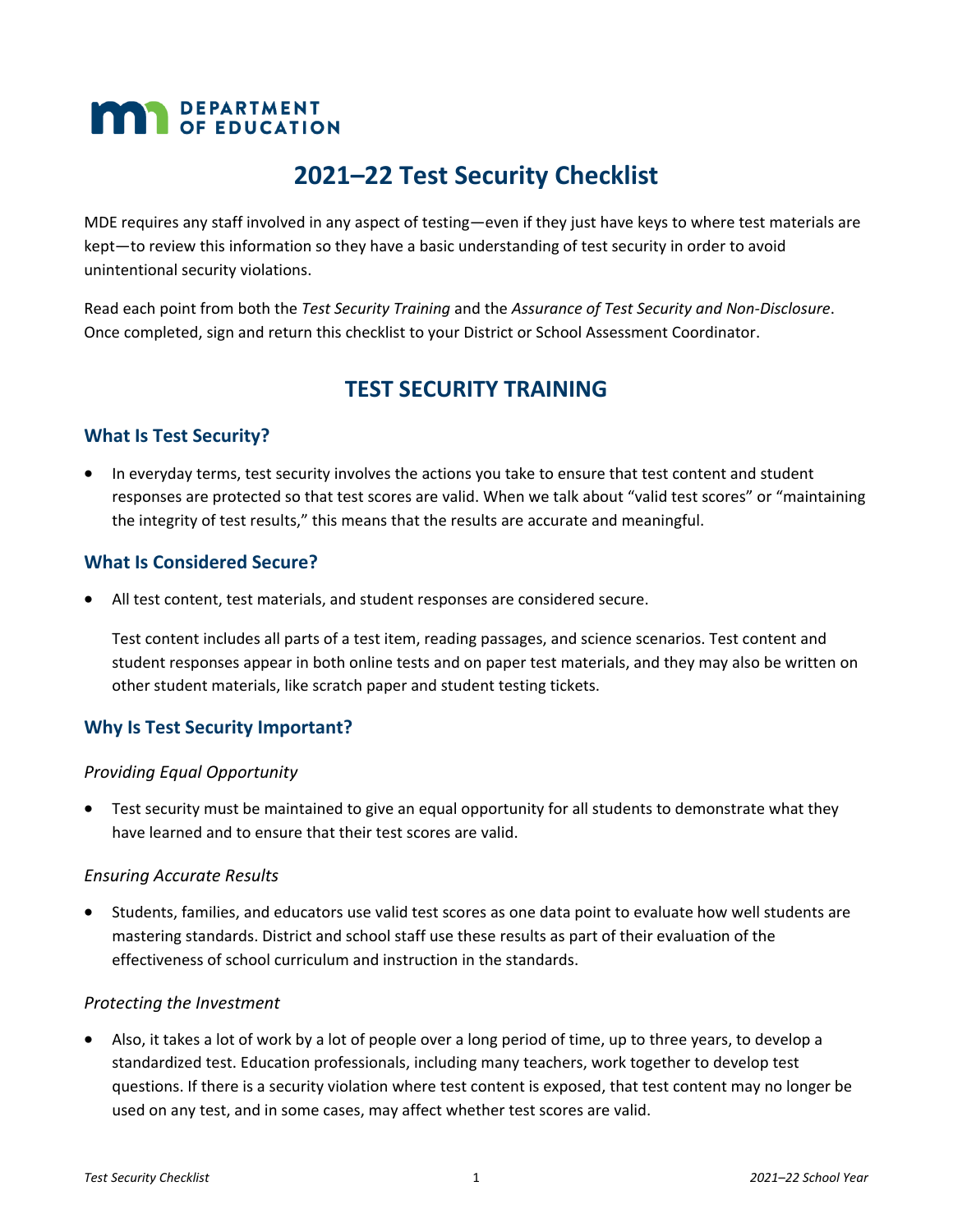# **Consequences for Violating Test Security**

 If statewide tests are not administered securely, one student or many students may be affected. If required policies and procedures are not followed and a security violation occurs, student tests may be invalidated and staff may require further training or other disciplinary actions at the discretion of the district.

## **Why Is Training on Test Security Important?**

 Test security violations can happen anywhere, at any time. Understanding test security and knowing what a security violation is can help prevent security violations from occurring.

This awareness happens through training, including this training checklist, and any other trainings required for your role in testing.

#### **Assurance of Test Security and Non-Disclosure**

 In addition to training, you are also required to complete the *Assurance of Test Security and Non-Disclosure* every year.

It's important to understand what you are agreeing to by completing this assurance. Next, we will review the information in the assurance and your responsibilities for maintaining test security. You will complete the assurance for this year after this checklist.

#### **Following Educational Data Privacy Laws**

 Depending on your role, you may see student information on testing tickets or test results. All student data is strictly governed by federal and state privacy laws. Whatever your role in testing, you must follow your district's policies for the use of student data and test results in a confidential and secure manner.

#### **Discouraging Participation in Testing**

 While students or parents can decide that students will not participate in testing, know that actively discouraging students or their parents from participating may have negative consequences for the school or district.

#### **Following Test Security Policies and Procedures**

 You are required to follow all state, district, and school testing policies and procedures. In addition, you must not persuade or encourage others to violate any policies or procedures or take any actions that jeopardize test security.

# **Maintaining Security of Test Content**

#### *Limiting Access*

 Make sure you are not accessing or viewing secure test content or materials, or allowing others to, when not required for a role in testing. "Having access" may be as simple as having keys to rooms or cabinets used to store secure materials or having electronic access to testing information.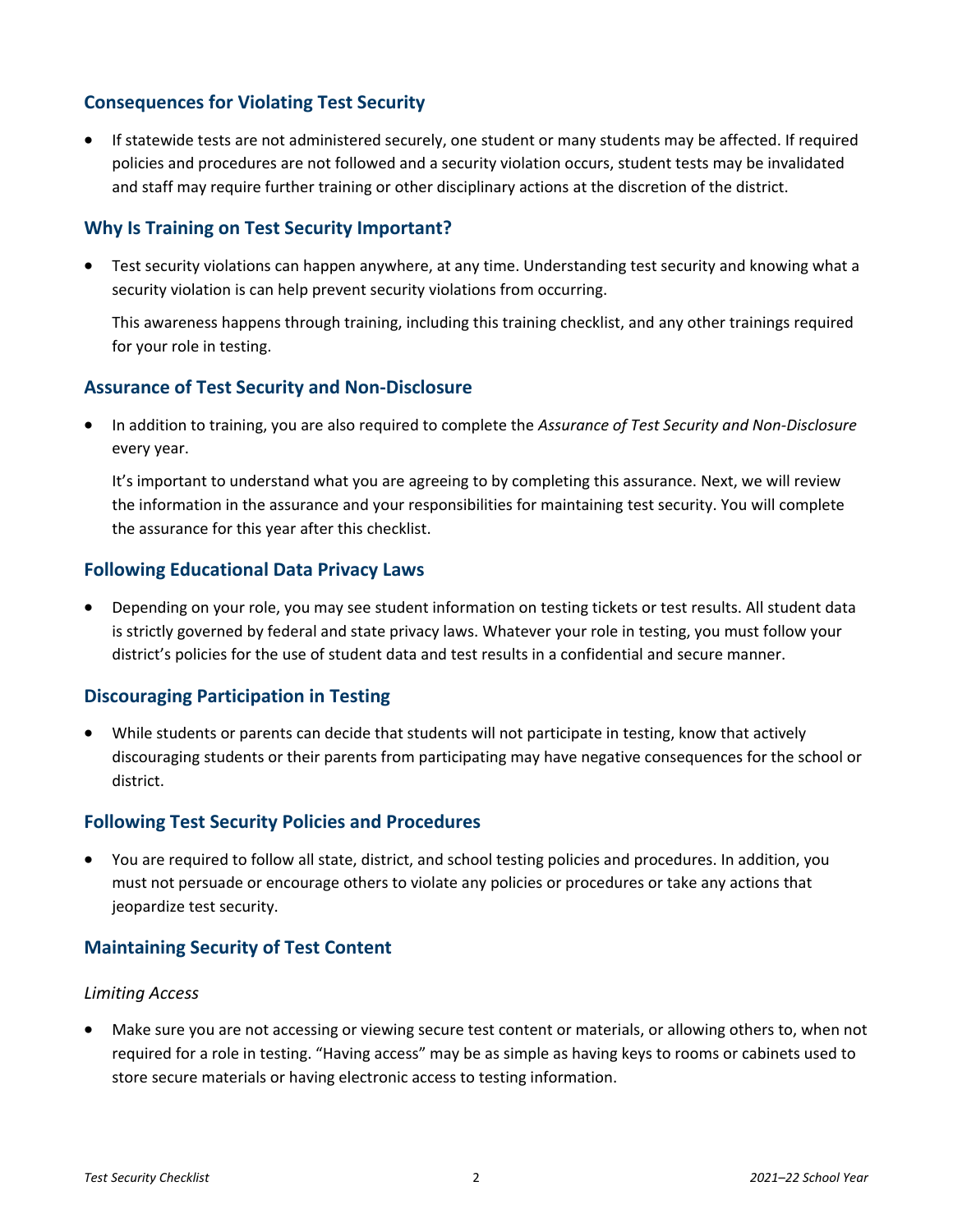## *Tracking Materials*

 If you will be handling any secure test materials, ensure that you know the plan for keeping track of the materials and the secure, locked location where they will be stored when not used for testing.

#### *Preparing for Testing*

 You cannot use an actual student's test to prepare for testing. Use the resources provided by MDE to prepare technology for test administration.

#### *Providing Information*

 You cannot capture, copy, share, or distribute test content in any manner before, during, or after testing. Even in situations where information needs to be communicated (such as during a technology issue), the actual test content cannot be described or captured in a picture. Only the item number and student information should be provided.

#### *Never Keeping Materials*

 After testing, make sure that you do not keep any materials with secure test content, including student scratch paper.

#### *Talking With Students*

 Even after testing is complete, the test content must remain secure. Students are not allowed to tell you about or discuss test content after testing is over. You cannot ask students about specific test questions or other test content.

#### *Talking With Staff*

 In addition, you are not allowed to discuss secure test content or items with other staff members or in team meetings. By completing the assurance, you agree to maintain the confidentiality of any test content you may be aware of.

# **Maintaining Integrity of Test Results**

The following points from the *Assurance* are most applicable to staff who are involved in the administration of a test.

#### *Never Providing an Unfair Advantage*

 No matter your role in test administration, you must ensure that students are provided the opportunity to independently demonstrate what they know. If you are in the room while students are testing, make sure you understand what is allowed in terms of providing assistance or answering questions so that student tests do not need to be invalidated.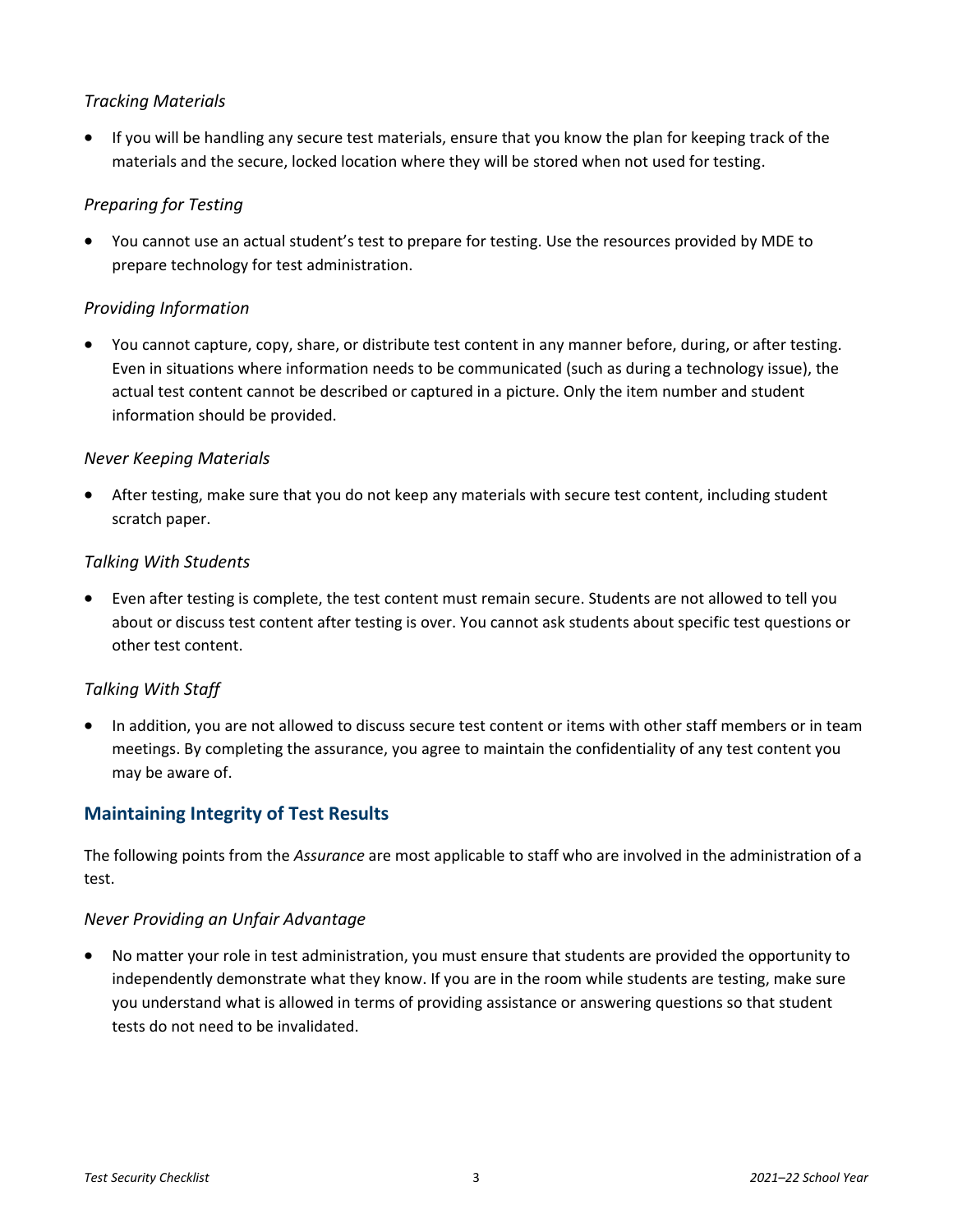#### *Always Using Official Results*

 Reviewing and scoring student responses yourself is not allowed, unless items are designed to be scored by the Test Administrator using a rubric or script. After testing, information on student performance is available to districts and schools through reports provided by the service provider or MDE after testing.

#### *Never Changing Student Responses*

 Changing student responses is a security violation and will result in the invalidation of the student's test and possible disciplinary action.

# **Reporting Misadministrations or Security Breaches**

 Your District Assessment Coordinator will let you know how to report any issues that arise during testing. If you observe or become aware of student or staff actions that may violate test security, it is your responsibility to talk with your District or School Assessment Coordinator or another administrator. Even if a security violation seems unintentional, it is important that the situation is reported so that procedures and policies can be clarified and updated so that everyone understands how to maintain test security.

While we recommend that you work within your district to report any possible issues, there may be circumstances where you need to report something directly to MDE. The MDE website has a tip line where test security concerns can be reported anonymously.

#### **Cooperating with MDE**

 Finally, MDE has the responsibility to oversee all statewide testing. As a part of your role in testing, you may participate in a site monitoring visit or audit, or be asked to provide information related to a security violation, and you are agreeing to cooperate when you sign the assurance. If MDE makes a site visit to your school, you will follow your regular procedures for testing.

#### **Summary**

Contact your District or School Assessment Coordinator if you have questions about statewide testing.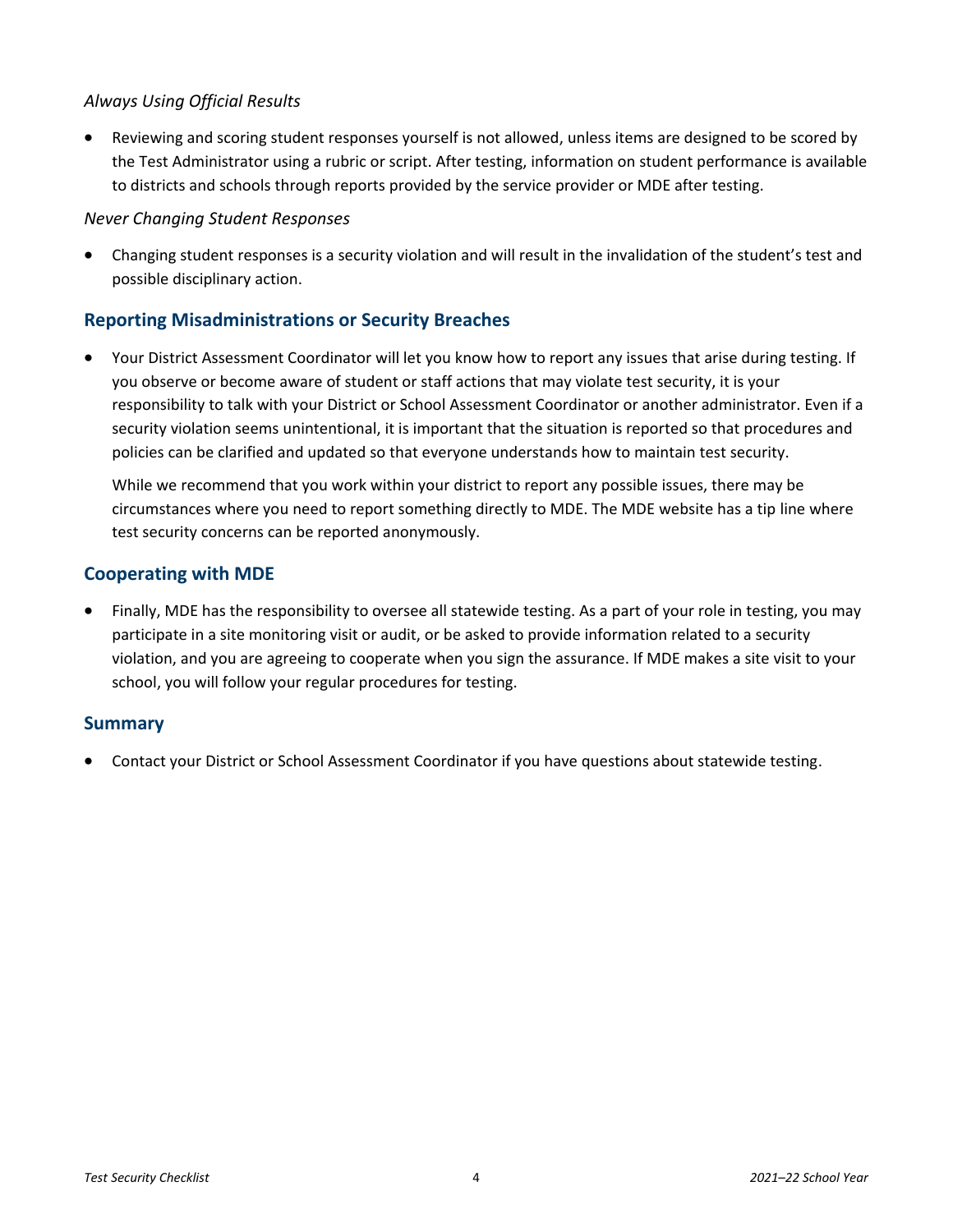# **DEPARTMENT TEST SEPARTMENT ASSURANCE OF TEST SECURITY AND NON-DISCLOSURE**

#### **Effective for school year 2021–22**

The Minnesota Department of Education (MDE) is required by state statute to implement statewide testing programs. Test security must be maintained to provide equal opportunity for all students to demonstrate their academic achievement, and to ensure the validity of test scores and the integrity of state assessments. Failure to maintain test security jeopardizes district and state accountability requirements and the accuracy of student, school, district, and state data. Test scores are included in important decisions about students' future success; it is essential that they accurately reflect what students know and are able to do. **This assurance, as part of the** *Test Security Training***, must be completed prior to involvement in any aspect of test administration**.

All test content, secure test materials, and student responses, whether in draft or final form, are considered secure, and only authorized district or school staff/personnel are permitted to have access to them. Authorized district or school staff/personnel:

- Are district and school administrators, teachers, building staff, or other persons designated by the district who have a role in storing, distributing, coordinating, or administering tests and/or have keys to storage locations of secure test materials.
- Have completed appropriate training annually to fulfill their assigned roles.

Responsibilities of authorized district and school staff/personnel who may potentially interact with secure test content, student responses, and data are outlined in the *Procedures Manual for Minnesota Statewide Assessments* (hereafter *Procedures Manual)*. By completing this assurance, you agree to the following:

- As required for my role in the administration of the statewide testing program, I am responsible for understanding relevant information contained in the current year's *Procedures Manual* and directions for test administration. I will abide by policies and procedures detailed in the resources for statewide test administration.
- As required for my role, I am or will be trained in the administration policies and procedures for statewide tests before participating in any part of statewide test administration.
- As required for my role, I will instruct staff on state and district procedures for maintaining test security and will not allow unauthorized persons to distribute, coordinate or administer tests, or have access to secure test content and materials.
- As required for my role, I will follow the procedures in the *Procedures Manual* to investigate and notify the appropriate school and district staff or the Minnesota Department of Education immediately upon learning of potential misconduct or irregularities, whether intentional or unintentional.
- I understand that MDE has the responsibility to oversee the administration of the statewide tests. I will cooperate fully with MDE representatives, and school officials when applicable, in all aspects of test security compliance including, but not limited to, monitoring visits, desk audits, and investigations.
- I understand that test data and documents that contain student-level information are considered confidential and secure, both throughout test administration and after preliminary and final test results are available. When working with student-identifying information and student tests and results, both during and after test administration, I will follow all applicable federal and state data privacy laws related to student educational data. This includes data within reports and data accessible in electronic systems provided by MDE or its service provider(s).
- I acknowledge that actively promoting the discouragement of student(s) and/or parent(s)/guardian(s) from test participation could result in negative consequences for my school or district.